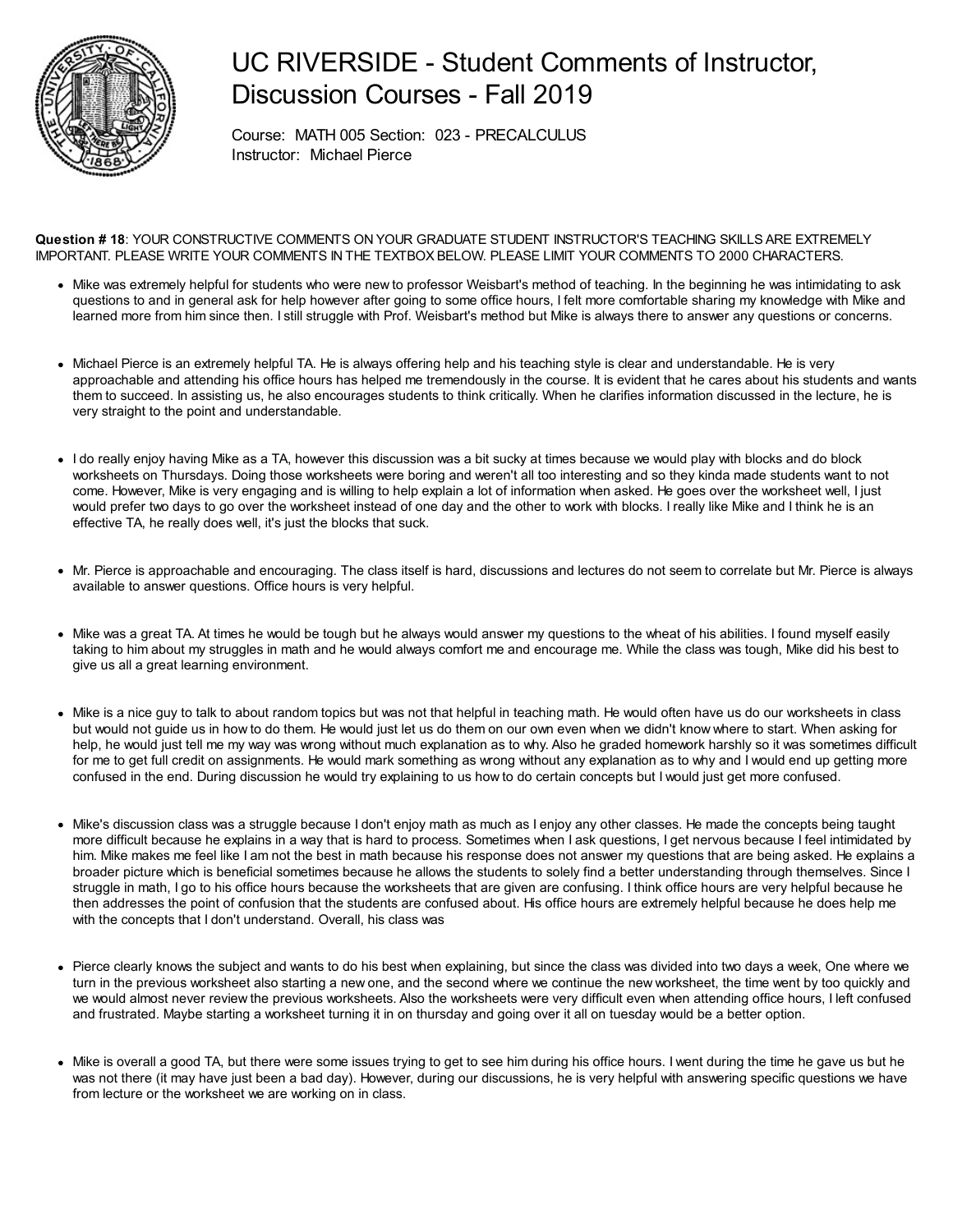

## UC RIVERSIDE - Student Evaluation of Instructor, Discussion Courses - Fall 2019

| Course: MATH 005 Section: 023 - PRECALCULUS<br>Instructor: Michael Pierce |                                                                                                                                                |      | Enrollment: 31<br>Respondents: 15<br>Response Rate: 48% |                |                |                |              |                |                |               |  | Enrollment: 5185<br>Respondents: 2226<br>Response Rate: 43% |      |           | Enrollment: 52260<br>Respondents: 22340<br>Response Rate: 43% |      |           |
|---------------------------------------------------------------------------|------------------------------------------------------------------------------------------------------------------------------------------------|------|---------------------------------------------------------|----------------|----------------|----------------|--------------|----------------|----------------|---------------|--|-------------------------------------------------------------|------|-----------|---------------------------------------------------------------|------|-----------|
|                                                                           |                                                                                                                                                |      |                                                         |                |                |                | Course       |                |                |               |  | Department                                                  |      |           | Campus                                                        |      |           |
| Questions                                                                 |                                                                                                                                                | High | 6                                                       | <u>5</u>       |                | $\overline{3}$ | $\mathbf{2}$ | Low            |                | 1 N/A Mean SD |  | $%$ tile                                                    | Mean | <b>SD</b> | $%$ tile                                                      | Mean | <b>SD</b> |
|                                                                           | 1 Provides goals and objectives in presentations.                                                                                              | 5    | 6                                                       | $\overline{2}$ | $\sim$         | 2              | $\sim$       |                |                | 5.80 1.3      |  | 38.50                                                       | 5.99 | 1.4       | 43.36                                                         | 6.17 | 1.3       |
|                                                                           | 2 Is well prepared and clearly organized.                                                                                                      |      |                                                         |                |                | 3              |              |                |                | 5.87 1.6      |  | 45.50                                                       | 6.04 | 1.4       | 44.66                                                         | 6.20 | 1.3       |
|                                                                           | 3 Thoroughly understands the subject matter.                                                                                                   | 10   | 3                                                       |                |                | 1              |              |                | $\blacksquare$ | 6.40 1.1      |  | 58.33                                                       | 6.31 | 1.2       | 65.07                                                         | 6.36 | 1.1       |
|                                                                           | 4 Explains the relevancy of the material.                                                                                                      | 4    | 4                                                       | 2              |                | $\sim$         | 3            |                | 1              | 5.14 1.9      |  | 20.87                                                       | 6.05 | 1.4       | 20.39                                                         | 6.20 | 1.3       |
|                                                                           | 5 Clarifies lecture and readings                                                                                                               | 2    |                                                         |                |                | 2              | 2            |                | $\blacksquare$ | 5.00 1.7      |  | 16.67                                                       | 6.05 | 1.4       | 20.85                                                         | 6.16 | 1.3       |
|                                                                           | 6 Encourages me to participate and/or ask questions.                                                                                           | 6    | 5                                                       | 2              |                | $\sim$         |              |                |                | 5.67 1.8      |  | 35.91                                                       | 5.94 | 1.5       | 38.09                                                         | 6.16 | 1.3       |
|                                                                           | 7 Uses language appropriate to the level of the course.                                                                                        | 4    | 5                                                       | 3              |                |                |              |                | $\blacksquare$ | 5.47 1.5      |  | 17.19                                                       | 6.32 | 1.2       | 22.60                                                         | 6.38 | 1.1       |
|                                                                           | 8 Gives useful feedback on assignments and exams.                                                                                              | 3    | 5                                                       | 2              | $\sim$         | 2              | -1           | 2              | $\blacksquare$ | 4.73 2.2      |  | 13.43                                                       | 6.02 | 1.4       | 17.98                                                         | 6.10 | 1.4       |
|                                                                           | 9 Effectively manages the classroom environment                                                                                                | 5    |                                                         |                |                | 2              |              |                |                | 5.47 1.7      |  | 23.04                                                       | 6.09 | 1.4       | 30.95                                                         | 6.21 | 1.3       |
|                                                                           | 10 Motivates me to do my best.                                                                                                                 | 7    | 3                                                       | 2              |                |                | 2            |                |                | 5.67 1.8      |  | 43.69                                                       | 5.87 | 1.5       | 40.86                                                         | 6.05 | 1.4       |
|                                                                           | 11 Is accessible and helpful during office hours.                                                                                              | 9    | 3                                                       |                |                |                |              |                |                | $6.00$ 1.6    |  | 34.21                                                       | 6.25 | 1.2       | 42.06                                                         | 6.32 | 1.2       |
|                                                                           | 12 ls approachable - has a demeanor that encourages<br>interaction.                                                                            | 6    | 3                                                       | 2              | $2 -$          |                | 2            |                |                | 5.47 1.8      |  | 26.24                                                       | 6.14 | 1.4       | 28.41                                                         | 6.28 | 1.3       |
|                                                                           | 13 Encourages and respects diverse perspectives.                                                                                               | 6    | 3                                                       | 3              |                | -1             |              |                |                | $5.71$ 1.6    |  | 23.37                                                       | 6.30 | 1.2       | 25.00                                                         | 6.41 | 1.1       |
|                                                                           | 14 Appropriately handles sensitive situations and/or<br>inappropriate student comments.                                                        | 6    | 3                                                       | $\mathbf{1}$   | $\mathbf 1$    | $\overline{1}$ | 1            | $\blacksquare$ | $\overline{2}$ | 5.69 1.7      |  | 24.03                                                       | 6.27 | 1.2       | 27.78                                                         | 6.39 | 1.1       |
|                                                                           | 15 Creates and maintains a tolerant learning<br>environment.                                                                                   |      | 5                                                       | 1              | $\blacksquare$ | $\mathbf{1}$   | $\mathbf{1}$ | $\blacksquare$ | $\blacksquare$ | 5.93 1.5      |  | 39.67                                                       | 6.30 | 1.1       | 37.99                                                         | 6.40 | 1.1       |
|                                                                           | 16 Command of English language does not impede my<br>learning the material. (This question is not applicable<br>in foreign language sections.) | 10   | 2                                                       | $\sim$         | 1              | 1              |              |                | 1              | 6.36 1.3      |  | 44.08                                                       | 6.40 | 1.2       | 58.19                                                         | 6.43 | 1.1       |
|                                                                           | 17 Overall, is an effective teacher.                                                                                                           | 5    | 6                                                       | $\overline{1}$ |                | $-21$          |              | $\sim$         | $\blacksquare$ | 5.60 1.6      |  | 30.41 6.12                                                  |      | 1.3       | 33.28                                                         | 6.22 | 1.3       |

\* The number of N/A is not included in the Mean and S.D. calculation.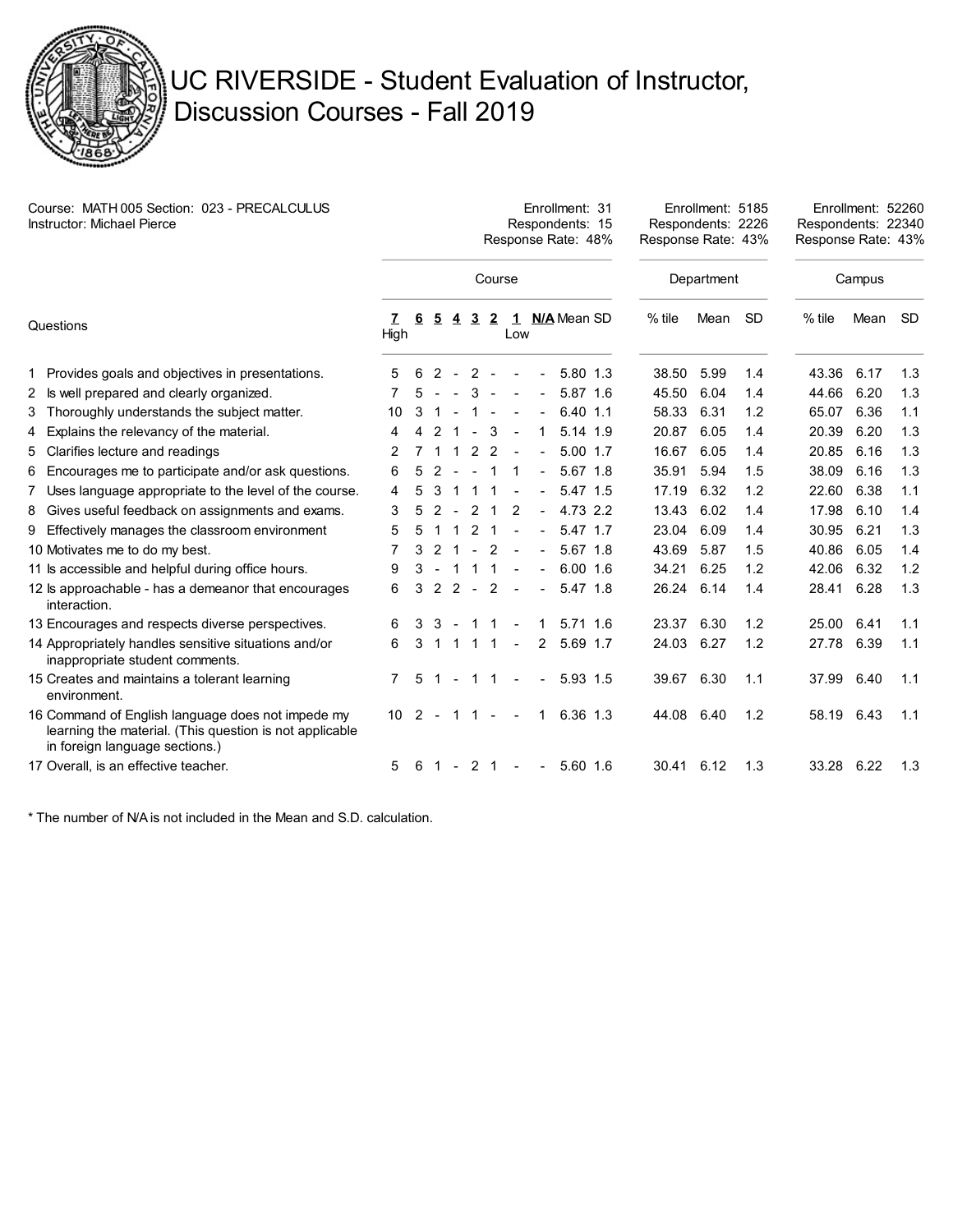

## UC RIVERSIDE - Student Comments of Instructor, Discussion Courses - Fall 2019

Course: MATH 005 Section: 025 - PRECALCULUS Instructor: Michael Pierce

**Question # 18**: YOUR CONSTRUCTIVE COMMENTS ON YOUR GRADUATE STUDENT INSTRUCTOR'S TEACHING SKILLS ARE EXTREMELY IMPORTANT. PLEASE WRITE YOUR COMMENTS IN THE TEXTBOX BELOW. PLEASE LIMIT YOUR COMMENTS TO 2000 CHARACTERS.

- Mr. Pierce is probably one of my favorite TA's I've had. He's very easy to talk to, even on things that don't relate to math. Going to office hours is not intimidating at all and really helps, especially when studying for midterms. He pushes us to understand math ourselves which is better than just getting the answer. Great TA overall, very helpful and knowledgeeable.
- Mike was at first hard to approach and a little bit unaccommodating, however after being able to provide feedback, he really was able to improve the work environment. Most of the stresses in the class weren't even because of him anyway, it was more from the class material itself. College Precalculus is just much more complicated than highs school precalculus, which is a curveball that shocks most first-years and sets them off track at first.
- The way Mr. Piece teaches during discussion is very attention grabbing and easy to follow. He is energetic, straightforward, and clear. He encourages student to think by helping them throughout the thinking process instead of directly giving the answer. He is most helpful during office hours. During office hours one can get help in topics discussed in lecture or discussion worksheets.
- I enjoyed my discussion group with Mr. Pierce. He was able to explain things when asked although he would give us tricky answers. He is also a friendly TAwhich makes him easy to approach. However, I sometimes feel like we spend too much time on one question instead of moving on when solving problems from worksheet.
- Outstanding TA. He helps explain the lectures if we have any concerns and walks us through the difficult worksheets for the class. He has a great personality and is able to understand students and get on the same level as them to not make them feel lesser to him. Especially dealing with the Zachs, who I as one of them gave great enthusiasm and respected him. He encourages creativity and doesn't put down any individual for showing their creative ways that are outside of the norm. I would recommend him to continue teaching.
- The TA is very enthusiastic and knowledgeable. They are willing to help whenever possible, being sure that the student understands the material. Their teaching skills are good, because it gets the students to understand what they are doing, instead of just memorizing formulas, etc.
- I appreciate that instructor Pierce is always switching table groups to work with us one on one, then finishes off each problem with a clear explanation to the whole class. It really has helped me to better understand the math concepts because he makes sure that we thoroughly explain our steps. I had never had a math course with this teaching strategy and I believe it is very effective. Overall our instructor is very attentive and does his job quite well.
- Maintains enthusiasm for the subject, has strong character. Efficient in teaching style to review material.
- Mr. Pierce is very passionate and enthusiastic every class. He always has a smile on his face and is always joking with his students. He is both hands on and off which allows the students to learn the concepts on their own first before they get help.
- Good TA, helps a lot during offcie hours and takes time to solve problmes with you one on one which is a big help. He acts like a teacher and a regular person with us in class, having a quick chat about our breaks and about anything we want to talk about. Chill guy